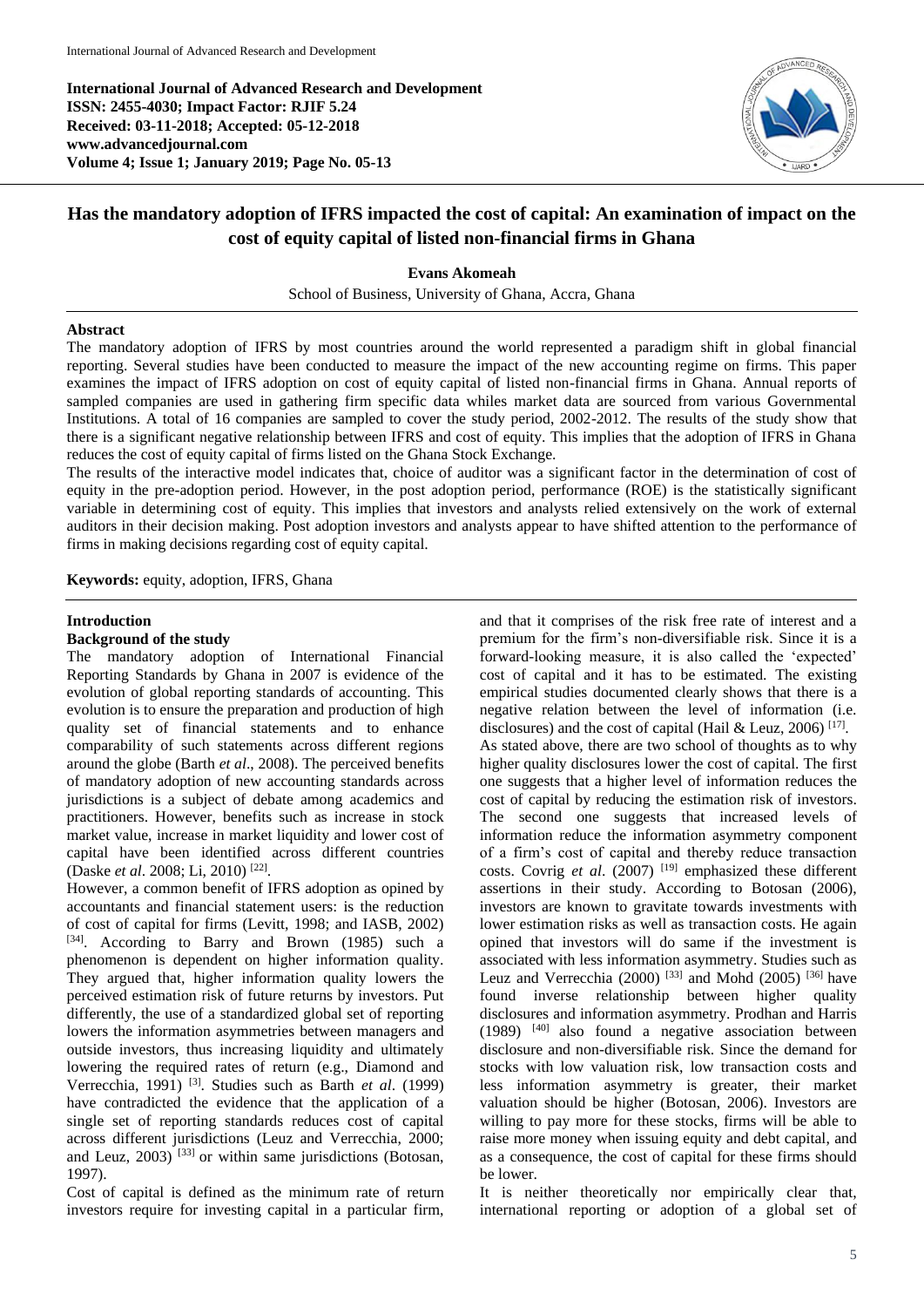accounting standard lowers the cost of capital across all jurisdictions or countries. Research, however, shows that benefits derived from the adoption of IFRS are not universal but appear to be stronger in jurisdictions where firms have greater incentives to be transparent as well strong legal systems to ensure the protection of investor claims. Ball *et al*. (2003) [7] found that benefits alluded to IFRS adoption accruing to firms came about due to the presence of strong oversight institutions. Lee *et al*. (2008), Li 2010 and Daske *et al*. (2013) [23] all came to a similar conclusion that, the need to be transparent is plays a significant role in reducing cost of capital rather than the mere adoption of IFRS.

Supporters of IFRS claim that publicly traded companies should apply a single universal set of accounting standards in the preparation of their financial statements and reports. According to these proponents, this is the best way to contribute to a better functioning capital markets (Quigley 2007). According to proponents of International Financial Reporting Standards (IFRS), listed firms ought to use a single set of high quality accounting standards, for their financial reports. This is to aid the efficiency of capital markets (Quigley 2007). The worldwide mandatory adoption of IFRS is expected to significantly improve cross country comparability, increase disclosures and reduce information asymmetry (Ball 2006, Choi and Meek 2011) [5]. Studies have also pointed out that, institutional arrangements is the most important determinant in the success or otherwise of accounting regimes. Arguments like these implies that mandatory adoption will have little or no impact on firms (Ball *et al*. 2003; Burgstahler *et al*. 2006) [7, <sup>17]</sup>. Therefore, benefits emanating from IFRS adoption is expected to vary from one jurisdiction to the other. Enforcement or oversight, therefore, is the operative word or condition towards a sound reporting framework (Tweedie and Seidenstein 2005).

Following the adoption of IFRS by several countries around the world, a number of studies have sort to measure the impact of this regime change (change in accounting standards) on equity capital (Daske *et al*. 2008, Christensen *et al.* 2013, Li 2010, Byard *et al.* 2011)<sup>[22, 18]</sup>. Whereas these studies were carried out in different jurisdictions, quite a number of them point to a reduction in cost of equity capital. These findings are confined to countries with strong enforcement regime. The purpose of the study is to measure the impact of IFRS adoption on the cost of equity capital of listed non-financial firms in Ghana.

## **Significance of study**

The study contributes to the growing literature on mandatory IFRS adoption. Existing evidence on the subject of mandatory adoption of IFRS is still an on-going debate, hence the mixed results thus far. For example, Christensen *et al*. (2009) suggest that mandatory adoption is not associated with enhanced financial reporting quality. Other researches on the other hand reports reduced cost of equity capital, reduced earnings management and enhanced reporting quality after mandatory adoption (Daske et.al., 2008; Landsman et.al, 2012; and Byard and Yu, 2010)<sup>[22]</sup>. This study adds to literature by looking at mandatory adoption from both equity and debt perspective.

#### **Scope of study**

Whereas literature has discussed and documented several benefits of IFRS adoption, this study will only focus on

financial markets benefits of IFRS. Thus, the study only looks at the perceived benefit of IFRS in terms of cost of capital reduction. This study will not deal with any kind of accounting treatment of financial statements.

#### **Literature Review**

## **Agency theory and information asymmetry**

Financial reporting is ensnared between the need to deliver reports which represent management's stewardship of resources as well as reports that meet the basic need of investors; thus usefulness of information. This conflicting roles of financial reporting is explained by the agency theory (Jensen & Meckling, 1976). This thesis is developed or built on the theoretical framework of the agency theory. The agency theory posits that, whenever one individual (agent) agrees to perform certain services on behalf of another (principal), a principal-agent relationship is established. In the corporate setting or environment, an agency relationship is created when principals (shareholders) fund an organisation through the purchase of shares. The principals, then contract with a set of agents to efficiently and effectively manage the organization.

Under the agency theory, the principals of financial reporting are the investors and creditors and the agents are management (particularly upper management). This arrangement permits investors to receive residual claims or profits without any other involvement in the company. Senior management is expected to produce financial reports that are true and fair in respect of an entity's operating results to users. However the principal-agent conflict gives rise to information asymmetry (Scott and Thomas, 2012.).

Information asymmetry could be explained as the imbalance of accounting information between internal (management) and external (investors) users (Scott and Thomas, 2012). Since the preparation of financial statements and reports lie with management, they have more access to information than investors and creditors to whom they report to. Accounting standards are to regulate financial reporting to moderate information asymmetry. Due to access and control parameters, external users of accounting information are at a disadvantage compared to internal users. This phenomenon is referred to as adverse selection. Put differently, it is perceived that principals are making investment decisions and they may make the wrong decisions if not handed the proper information. Adverse or negative selection arises due to the fact that management has superior knowledge concerning the financial projections of an entity. When these imbalance inures to the benefit of managers, the principals (investors and creditors) make sub-optimal investment choices.

Inconsequentially, adverse selection can be responsible for firm sub-performance and losses. However, when the phenomenon is left unchecked it could potentially leads to a misallocation of scarce financial resources and a distrust of the financial reporting system. According to the literature, financial markets have mechanisms of punishing and preventing risky agency and information symmetry conflicts (Ball, 2009). These mechanisms bring about higher than necessary discount rates or, in the extreme, the collapse of the market itself. The investor and management have a contractual relationship and based on that, management has a reporting obligation to the investor. To improve the integrity of the financial reporting function, the corroboration function is introduced and a third party – the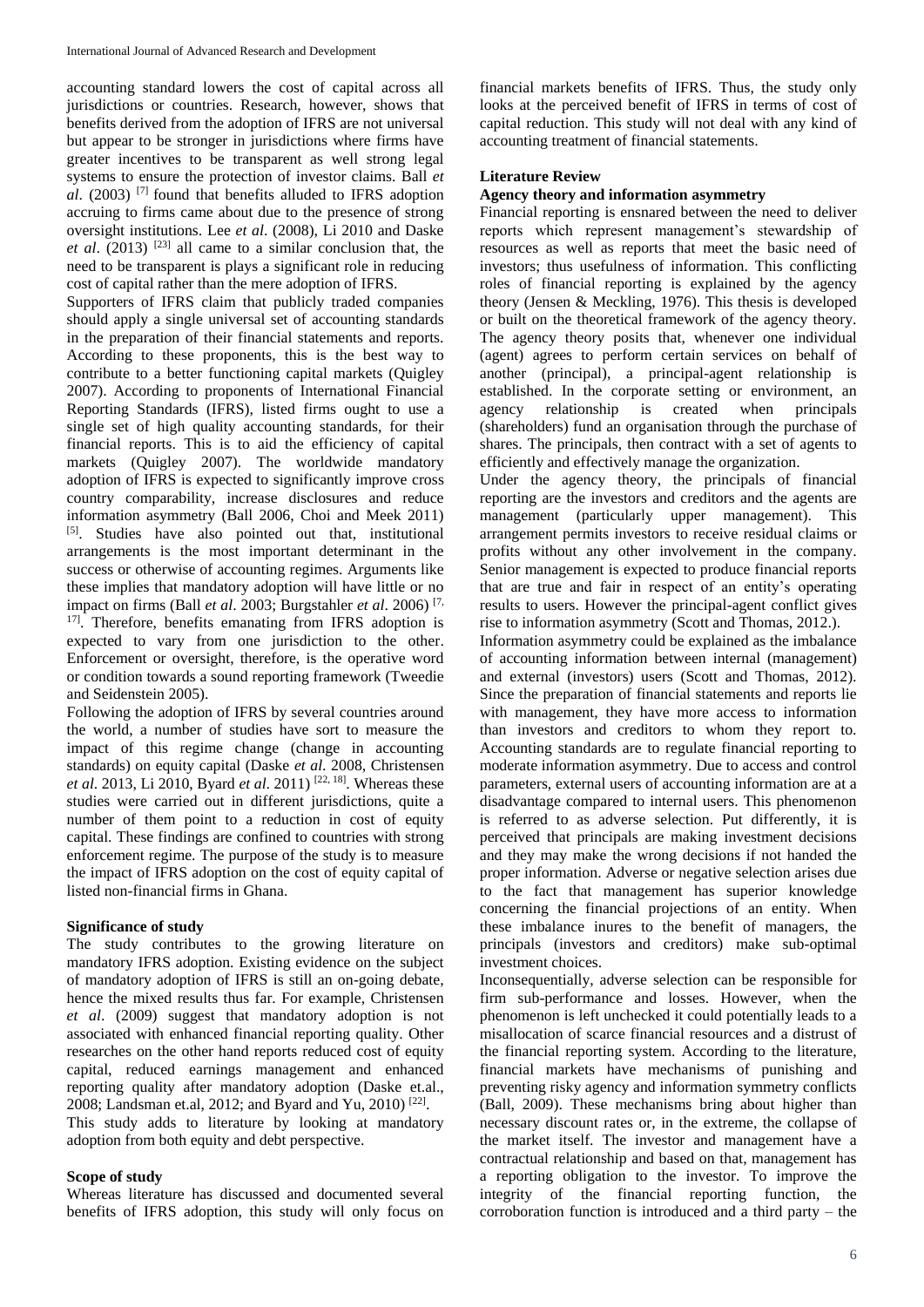external auditor. Financial reports prepared by management are audited by the Auditor with a formal opinion issued. The auditor's opinion is to attest that, the reports are in accordance with the rules of financial reporting or accounting standards.

Accounting to Scott (2012), standards are essential for the execution of this monitoring role. Accounting standards are intended to mitigate information asymmetry and auditors test management prepared financial reports for compliance with the standards. The global movement of IFRS toward a single set of accounting standards with the objective of financial reporting targeted to serve equity investors parallels the work of Berle and Means (1968) with the same purpose of minimising agency costs. The Conceptual Framework for Financial Reporting 2010 articulates IASB's objectives which guide its standard setting decisions. Two crucial notions which motivate standard development under IFRS are relevance and faithful representation.

## **Effects of IFRS Adoption**

The outcome of mandatory IFRS implementation on firms' information environs is not clear ex ante. Frequently sighted benefits associated with IFRS adoption are increased reporting quality and comparability. Improvements in reporting quality is significantly known to reduce adverse selection in the securities markets (Welker 1995; Healy *et al*. 1999; Lambert *et al*. 2007), cost of capital reduction (Botosan 1997; Hail and Leuz 2006)<sup>[17]</sup> and improves efficiency of information intermediaries (Land and Lundholm 1996; Healy *et al*. 1999; Hope *et al*., 2006). In this regard, IFRS is considered to be a set of high quality standards that provide valuable and timely information to investors (Ashbaugh and Pincus 2001)  $[1]$ . The reporting quality of voluntary adopters were found to have increased. Ashbaugh and Pincus (2001)<sup>[1]</sup> observed from their study that, firms that voluntarily adopted IFRS increased their level of disclosures and thereby reducing forecasting errors. In a similar manner, Horton and Serafeim (2010), discovered that reconciliations done under IFRS provided new information to investors. Their findings included firms that had reported under accounting regimes such as the UK GAAP. Other studies have equally found that stock price synchronicity reduced post IFRS adoption, however, such observed phenomenon is temporary (Beuselinck *et al*. (2010). Shivakumar 2005 argues that, beyond IFRS adoption, the firms incentive to transparency is the single most important factor the ultimately ensures reporting quality. Ball *et al*. (2000) makes a similar assertion; arguing that the reporting quality of financial reports fundamentally lies with managements' transparency and not necessarily with an accounting regime. Consistent with the importance of reporting incentives, Christensen *et al*. (2009) find that incentives dominate standards in determining accounting quality around mandatory IFRS adoption.

Moreover, various studies fail to find strong evidence that IFRS improves the information set of investors and find limited or no capital market benefits for mandatory adopters. Daske *et al*. (2008) [22] show that capital market benefits around mandatory adoption of IFRS are unlikely to exist primarily because of IFRS adoption. Daske (2006) <sup>[21]</sup> finds no evidence that IFRS adoption decreases a firm's cost of capital.

With regards to investor and analyst forecasting post IFRS adoption, it is expected to be challenging within the first few

years of adoption. This is due to breaks or distortions with historical time-series of earnings. According to a study by Acker *et al*. (2002), they found that the implementation of UK Financial Reporting 3 initially posed challenges to analysts' forecasting abilities. However, this challenge was significantly reduced in subsequent years. Based on this assertion IFRS adoption is expected to pose similar challenges to analysts within the first few years of adoption. This is expected to cause forecasting errors initially but subsequently resolved as analysts and other users build familiarity with the reporting regime (IFRS). Studies have found that, unease among analysts and investors were especially high for firms reporting under IAS or US GAAP compared to those who reported under a local GAAP (Cuijpers and Bujink 2005) [20] .

Studies have shown that accounting comparability reduces home bias (Bradshaw *et al*., 2004) [15]; Covrig *et al*., 2007) [19], and improves the efficiency of information intermediaries (Bae *et al*., 2008; Bradshaw *et al*., 2010). Covrig *et al.*, (2007)<sup>[19]</sup> show that voluntary IFRS adoptions facilitate cross-border equity investments. Yu (2010) shows that mandatory IFRS adoption also increases cross-border equity holdings. Tan *et al*., (2010) provide evidence that foreign analysts are more likely to cover a firm that adopts IFRS, and that forecast accuracy for these analysts improves after mandatory IFRS adoption.

However, the potential for IFRS to increase comparability is questioned by many, because the same accounting standards can be differently. In the absence of suitable enforcement mechanisms, real convergence and harmonization is infeasible, resulting in diminished comparability (Ball,  $2006$ ) <sup>[5]</sup>. Cultural, political and business differences may also continue to impose significant obstacles in the progress towards this single global financial communication system, since a single set of accounting standards cannot reflect the differences in national business practices arising from differences in institutions and cultures (Armstrong *et al*., 2009); Soderstrom and Sun, 2007). Beneish *et al*. (2010) show that mandatory IFRS adoption increases cross-border debt but not equity investments. Lang *et al*. (2010) find that earnings comparability does not improve for IFRS adopters relative to a control group of non-adopters. Thus, the empirical question remains as to whether the quality of the information environment improves or deteriorates following IFRS adoption.

## **IFRS and Cost of Equity**

According to previous theoretical and empirical evidence in this field, mandated disclosures, as the legal requirement of the International Financial Reporting Standards (IFRS) adoption in the EU, can reduce the cost of equity capital through, at least, two different paths: increasing the quality of financial disclosure and enhancing information comparability. From previous discussions, IFRS is seen as a more market oriented and comprehensive particularly in terms of disclosure requirements as opposed to local accounting standards (Daske *et al*., 2008) [22]. Literature documents evidence to support the association between reporting quality and adverse selection problems associated with stock markets, enhancing liquidity and allowing for a decrease in the cost of equity, through diminishing transaction costs, stronger demand for securities (Easley and O'Hara, 2004) and lower forward-looking betas (Francis, Khurana & Pereira, 2005; Lambert *et al*., 2007).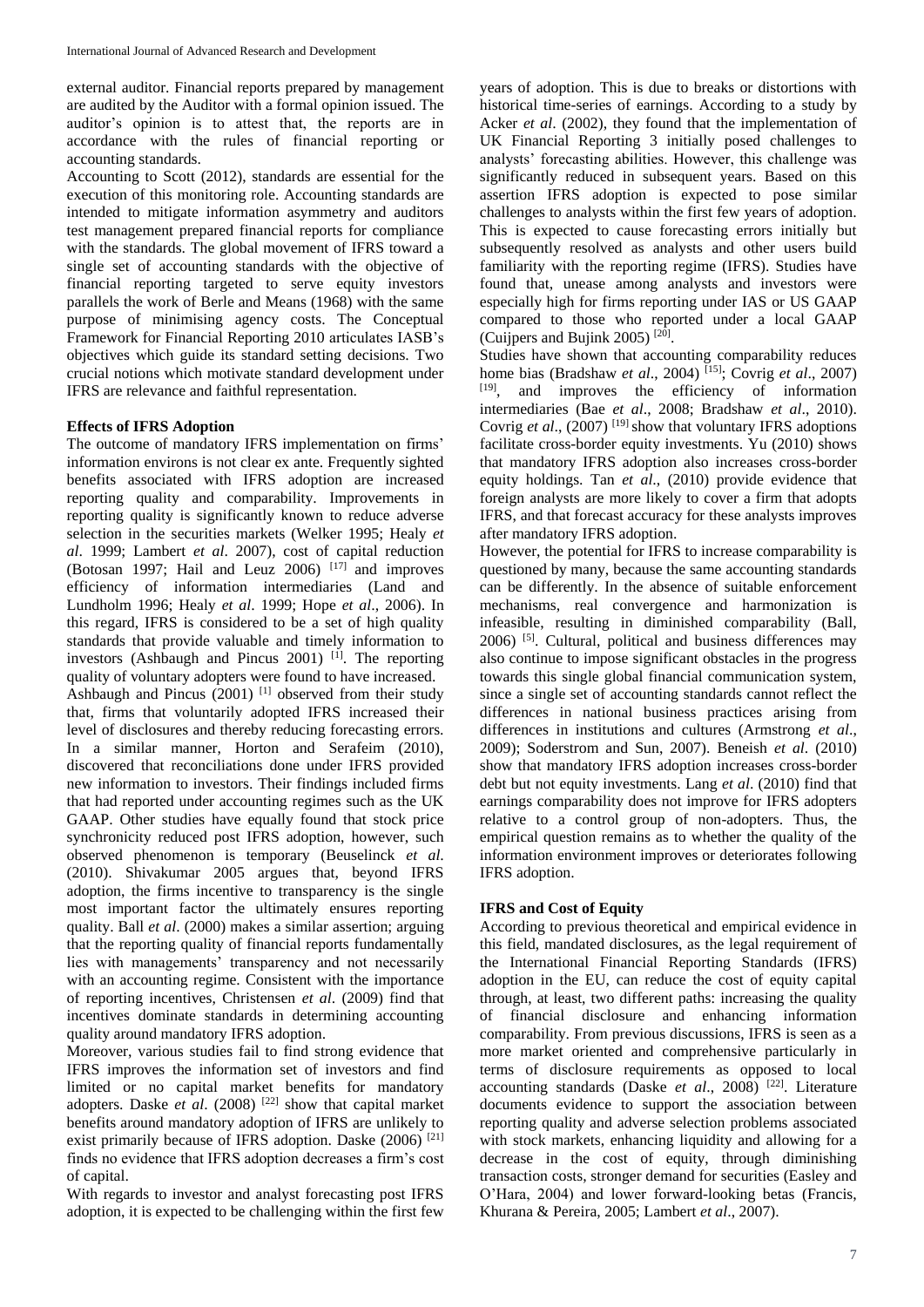The case of uniform and comparable financial information is made in favour of IFRS adoption and its beneficial effect on cost of equity capital. Thus, a uniform set of accounting standards can improve comparability of financial information of firms across markets and countries, making the use of information less costly for investors and, in turn, reducing information asymmetries and leading to a lower cost of equity capital (Covrig *et al.*, 2007)<sup>[19]</sup>.

The influence of information comparability on firms' cost of equity capital appears to be a grave issue. In fact, even if the quality of corporate reporting is not improved by the mandatory adoption of IFRS, the financial information made available by firms in different markets and countries is still very useful to investors as IFRS reporting enhances the comparison across firms and drops estimation risk (Daske *et al*., 2008; Lambert *et al*., 2007) [22]. There is, however, empirical proof suggesting that the positive effects of IFRS adoption on the cost of equity capital will solely emerge if the improvement in quality reporting and increase in information comparison across corporations in accordance to firms' reporting incentives and enforcement mechanisms (Li, 2010). In other words, it is uncertain that mandating the use of IFRS alone makes financial information more informative or comparable (Daske *et al*., 2008) [22]. In fact, reporting incentives and enforcement play an imperative role in clarifying the positive impact of IFRS mandatory adoption as capital-market effects have only emerged in countries with strong institutions and legal systems. This is appears to be the reason why many countries have made enforcement changes (i.e. the creation of enforcement authorities that assume responsibility for IFRS compliance, governance and auditing reforms) along with the switch in accounting standards to support it, and it seems to be this bundle that is accountable for the positive capital-market outcomes (Christensen *et al*., 2013).

These institutional changes can alter firms' reporting incentives leading to better quality disclosures and, thus, to a lower cost of equity capital. As countless countries with diverse enforcement regimes and institutional structures adopted the IFRS around the same, it is in practice hard to unravel the effects stemming from the shift in the information disclosure from other "external effects" (such as unrelated institutional changes or economic shocks) as well as to identify whether the effects are supported just around the time of the introduction of IFRS or, instead, they remain over time. There are, thus, some unsolved questions that can be addressed through a focused analysis on particular countries in order to get to comparable results that may avoid the above mentioned "noisy" effects. Hence from the discussions it can be hypothesized that:

#### **H1: IFRS adoption will reduce cost of equity capital of listed non-financial firms in Ghana.**

#### **Population/Sample**

In this study, the population refers to all companies listed on the Ghana Stock Exchange (GSE) as of 2002. The population consist of listed firms from 2002 so as to enable the selection of samples for a 10 year study period. In constructing a matched sample consistent with Lang *et al*. (2003), the year of adoption and industry were identified and checked to ensure that the audited financial report clearly state the accounting standard used. Ultimately, the samples were divided into Pre and Post adoption. The sample consisted of firms listed from 2002 – 2012. A total of sixteen (16) firms were sampled for the study. All 16 companies were listed from 2002 to 2012. Thus, the same firms were studied for both the pre and post adoption periods.

#### **Variable Measurement**

#### **Cost of equity (dependent variable)**

For cost of equity capital, the dependent variable used is adopted from the study of Easton  $(2004)$  [25] to compute the cost of equity for each firm's stock for the respective years.

The cost of equity capital is defined as the market discount rate that equates an equity (stock's) future expected returns with its current price. As an unobservable variable, for its estimation, two streams in the literature: ex-post estimates, based on realized returns, and ex-ante estimates, based on analysts' forecasts have been identified.

The latter has been critiqued for being imprecise as it is not a steadfast representation or proxy for the cost of equity capital (Reverte, 2009), showing potential problems to identify the right asset pricing model, imprecision in the estimate of factor loadings and in the estimate of factor risk premium (Fama & French, 1997). For estimating the cost of equity capital under the ex-ante perspective, researchers work out the implied cost of capital for each firm by forecasting variables (mainly earnings and book value) up to a terminal period and to set a suitable terminal value to capture the value of the accounting variables beyond the terminal period (Espinosa & Trombetta, 2007). Botosan *et*   $al$ ,  $(2011)$  <sup>[14]</sup> assess the reliability of the methods used under both approaches and providing additional evidence to the construct validity of the proxies employed in extant research. Their study suggest that realized returns do not proxy for the cost of equity capital, even after controlling for new variables, and recommend researchers the indistinct use of the PEG method (Easton, 2004)  $^{[25]}$ , also called rPEG, or the target price method (Botosan and Plumlee, 2002).

According to them, these two methods provide cost of equity capital estimates that are consistently and predictably related to risk and consistently demonstrate the greatest degree of construct validity. Similar conclusions are provided by Artiach and Clarkson (2011) concerning the PEG method. Based on the above discussions, the study of Easton (2004)  $^{[25]}$  rPEG proxy for estimating the cost of equity capital of a firm's stocks is used. Therefore cost of equity estimation for each firm becomes:

$$
r_{PEG} = \left[\frac{eps_1 - eps_0}{p_0}\right]^{\frac{1}{2}}.\tag{3}
$$

From the equation, rPEG represents the estimated cost of equity capital for firm i in time t. The equation considers consensus forecasts of earnings per share (eps<sub>1</sub>) at time  $t_{+2}$ and consensus forecasts of earnings per share (eps $<sub>0</sub>$ ) at time</sub>  $t_{+1}$ . Po the stock's price at the end of the fiscal year t.

#### **The explanatory variables**

IFRS: is a dummy variable indicating year of adoption (IFRS 1) and pre adoption (IFRS 0). In addition, issuerspecific and macroeconomic variables, commonly used in studies, are also included in order to control for other factors that could affect the cost of equity capital

**Embedded variables based on firms' accounting information:** these variables are included to control for firm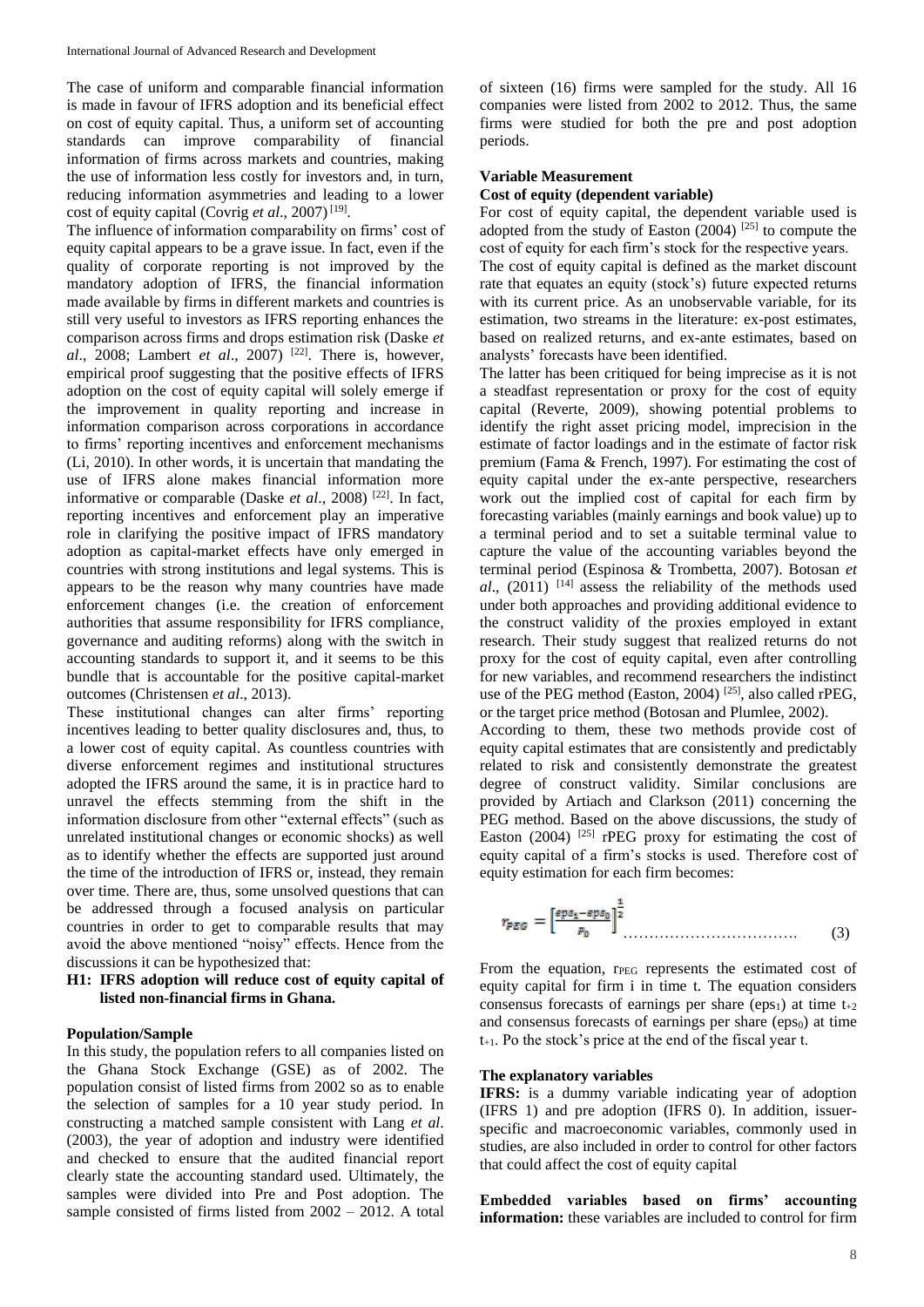specific accounting information.

**Size**: is defined as the natural log of market capitalization of firms.

**Leverage:** is defines as non-current liabilities over equities plus noncurrent liabilities.

**Roe:** is defined as net income after-tax divided by shareholders fund.

**Revenue:** is measured or defined as the natural log of Sales/Revenue.

**Auditor**: a dummy variable with value 1 representing a big four and 0 representing otherwise.

**Market/external variables:** these variables are included to control for external influences on the cost of equity capital of firms.

**Beta**: is defined as regression coefficient between stocks' market returns and the return of the market portfolio, the Ghana Stock Exchange index, as a proxy of the companies stocks' systematic risk.

**GSE Index:** represents the annual percentage returns on the Ghana stock Exchange.

According to prior theoretical and empirical research, the measure of expected return or cost of equity capital seems to be positively related to beta (Muiño & Trombetta, 2009; Lee *et al*., 2009), Leverage (Damodaran, 2010) and negatively related to Size (Li, 2010), and the average return on the capital market (Kofman & Martens, 1997). Additionally, firms' return on equity (ROE) are expected to be negatively correlated with a firm's cost of equity capital as well. Revenue of firms is also expected to negatively relate to cost of equity with the same relationship expected between auditor choice and cost of equity capital (Pittman and Fortin, 2004)<sup>[38]</sup>.

Following the rationale of Orens *et al*. (2010), the effect of IAS/IFRS adoption on the cost of debt can be examined by using the following model:

$$
Y_{it} = \alpha + \beta X_{it} + e_{it} \tag{2}
$$

After incorporating cost of equity capital the formal model

therefore becomes:

| $R_{PRG} = \alpha + \beta_1 SIZE_{it} + \beta_2 LEVERAGE_{it} + \beta_2 ROE_{it} +$                  |     |
|------------------------------------------------------------------------------------------------------|-----|
| $\beta_4$ REVENUE <sub>it</sub> + $\beta_5$ BETA <sub>it</sub> + $\beta_6$ GSE INDEX <sub>it</sub> + |     |
| $\beta_7 A U D I T O R_{ir} + I F R S$ + $\varepsilon$<br>.                                          | (3) |

#### **Descriptive Statistics and Correlation Analysis**

Table 1: Descriptive statistics of cost of equity capital

| <b>Variable</b> | Obs | Mean   | Std. Dev. | Min      | <b>Max</b> |
|-----------------|-----|--------|-----------|----------|------------|
| Size            | 176 | 16.977 | 1.747     | 13       | 21         |
| Revenue         | 176 | 17.233 | 2.180     | 12       | 20         |
| Auditor         | 176 | 0.750  | 0.434     | 0        |            |
| Gse index       | 176 | 0.331  | 0.536     | $-0.466$ | 1.547      |
| Roe             | 176 | 0.137  | 0.612     | $-4.907$ | 3.713      |
| <b>Ifrs</b>     | 176 | 0.455  | 0.499     | $\theta$ |            |
| Beta            | 176 | 0.038  | 1.262     | $-8.590$ | 4.470      |
| Leverage        | 176 | 0.235  | 0.561     | 0.000    | 3.590      |

From the results in table 1, SIZE has an average of 16.97 with a standard deviation of 1.747. The associated minimum is 13 whereas the maximum value is 21. REVENUE has a mean value of 17.233 and a standard deviation of 2.180. The minimum and maximum vales for REVENUE are 12 and 20 respectively. AUDITOR which is a dummy variable has 0 and 1 as minimum and maximum values. The average or mean value is 0.75 with a corresponding standard deviation of 0.434. GSE INDEX has a minimum value of -0.466 and a maximum value of 1.547 for the period of study. GSE INDEX has a standard deviation of 0.536 and a mean value of 0.331. ROE has a mean value of 0.137 and a standard deviation of 0.612. The maximum value is 3.713 and a minimum value of -4.907. The minimum and maximum values of ROE indicate that some firms have extremely low levels of profitability whereas other firms have incredibly high levels of profitability within the study period. IFRS which is also a dummy variable has 0 and 1 being minimum and maximum values respectively. The mean value is 0.455 and a standard deviation of 0.499. BETA has -0.859 as the minimum value and 4.470 as the maximum value. The associated standard deviation is 1.262 and the mean value is 0.038. LEVERAGE has a standard deviation of 0.561, a minimum value 0 and the maximum value of 3.59. The minimum value implies that a company within the sample of study for the period under consideration had no debt on its books.

|             | <b>RPEG</b> | <b>Size</b> | Revenue   | <b>Auditor</b> | Leverage  | <b>GSE Index</b> | <b>ROE</b> | Beta      | <b>IFRS</b> |
|-------------|-------------|-------------|-----------|----------------|-----------|------------------|------------|-----------|-------------|
| <b>RPEG</b> |             |             |           |                |           |                  |            |           |             |
| <b>Size</b> | $-0.0839$   |             |           |                |           |                  |            |           |             |
| Revenue     | $-0.0668$   | 0.4319      |           |                |           |                  |            |           |             |
| Auditor     | $-0.1597$   | $-0.1281$   | $-0.2339$ |                |           |                  |            |           |             |
| Leverage    | 0.0112      | $-0.2412$   | $-0.1993$ | 0.1913         |           |                  |            |           |             |
| GSE index   | 0.2056      | $-0.0964$   | $-0.0625$ | 0.0000         | 0.1412    |                  |            |           |             |
| <b>ROE</b>  | 0.0733      | 0.1358      | 0.1474    | $-0.0783$      | 0.2485    | $-0.0025$        |            |           |             |
| <b>BETA</b> | $-0.0837$   | 0.1158      | 0.0488    | 0.0831         | 0.0004    | $-0.0056$        | $-0.1892$  |           |             |
| <b>IFRS</b> | $-0.1705$   | 0.1560      | 0.1279    | 0.0000         | $-0.1838$ | $-0.3426$        | $-0.0242$  | $-0.1407$ |             |

**Table 2:** Correlation matrix of cost of equity capital

Table 2 shows the correlation matrix for the variables of the study. Cost of equity  $(R_{\text{peg}})$  has a weak but negative correlation with SIZE. This inverse correlation implies that as cost of equity increase, investments in non-current assets decrease at a decreasing rate. REVENUE is also weakly

negatively correlated with cost of equity with the value being -0.0668. This implies an increase in revenue decreases marginally, the cost of equity capital. The correlation value of -0.1597 for AUDITOR in relation to cost of equity capital shows an inverse relationship. This means the appointment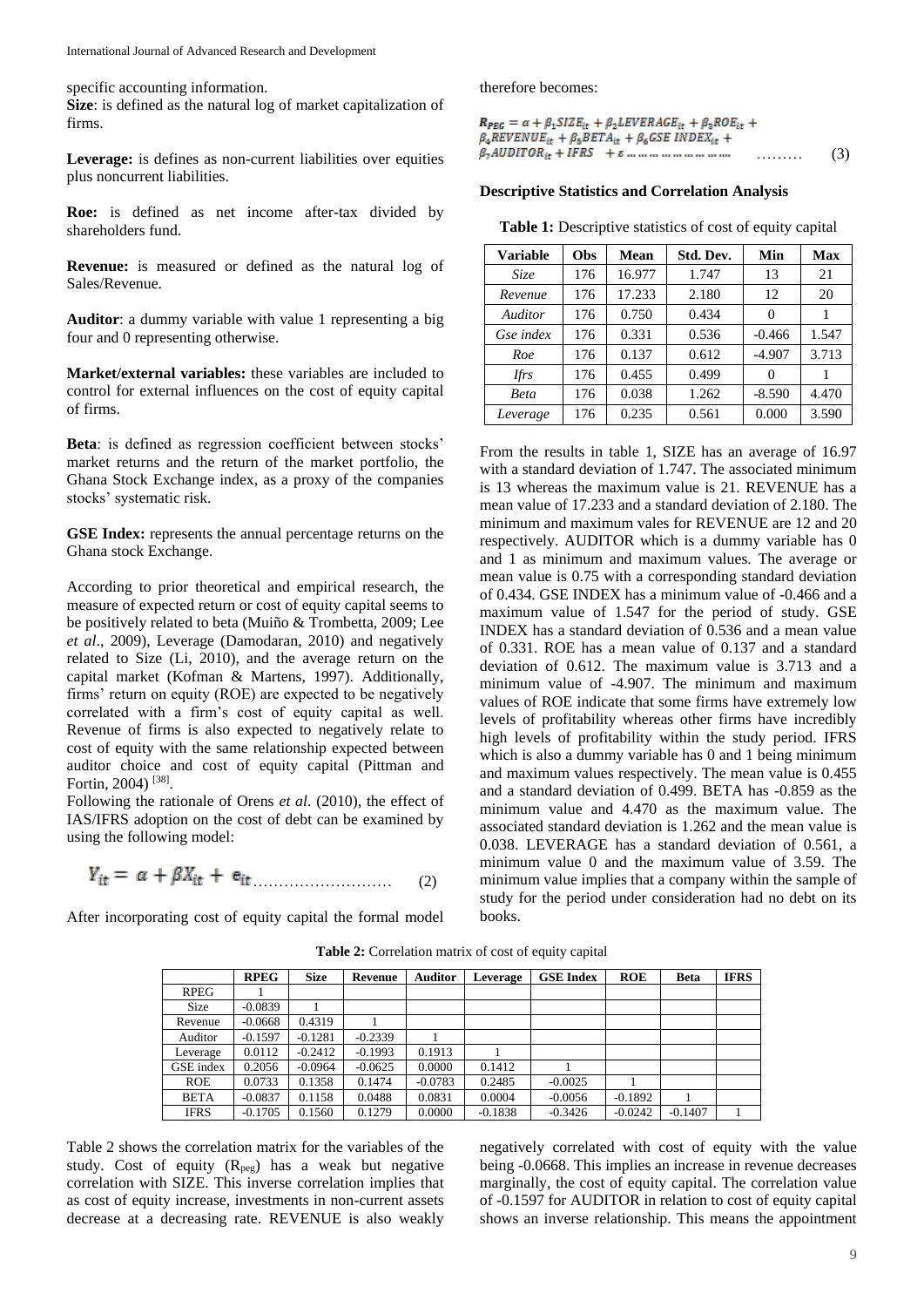of external auditor from any of the big four firms would most likely reduce the cost equity capital. LEVERAGE, GSE INDEX and ROE are all positively correlated with cost of equity capital. Thus, as the firm adds on more debt cost of equity increases. The value of -0.0112 indicates increases in leverage will most likely not impact cost of equity substantially. IFRS has a negative correlation with cost of equity with the reported value of -0.1705. This shows the adoption of IFRS does reduce cost of equity capital of listed firms. However, the observed correlation is not strong, implying full benefit of adoption is not yet achieved.

## **Cost of Equity (regression results)**

Table 3, shows the regression results for cost of equity using the fixed shift approach. The adjusted R-square is 28.80% indicating the level of variations explained by the control variables in the model. The F-statistic is 0.0000 indicating the fitness of the regression model.

From the regression results, SIZE has a coefficient of 0.002847 indicating a positive relationship with cost of equity. The relationship is inconsistent to the predicted direction and also statistically insignificant. LEVERAGE has a negative coefficient of -0.0046744. The negative

association is consistent with the predicted direction. REVENUE is negatively related to cost of equity with a coefficient value of -0.00665 and statistically insignificant. Choice of AUDITOR is negatively related with a value of - 0.0399 and statistically significant at 10%. GSE index has a coefficient value of 0.004622 and statistically insignificant. ROE is positively related to cost of equity and statistically significant at 10%. The relationship is inconsistent with the predicted direction. BETA is inversely related to cost of equity with a coefficient value of-0.0075328 and statistically insignificant. IFRS has a negative coefficient of -0.07416 and statistically significant at 1%.

Table 4, shows the regression results from the interactive model which is to capture the pre and post IFRS effects on the control variables. IFRS variable is used as the interactive variable against other firm specific variables. The adjusted R-square is 32% and the F-statistic is also 0.0000. This indicates the fitness of the model and the level of variations explained by the control variables. IFRS. Size is statistically insignificant with a coefficient value of -0.005446. IFRS. Leverage, IFRS. Revenue as well as IFRS. Auditor are all statistically insignificant with the latter two having a negative association with cost of equity capital.

|                                           |                 | $n=176$      |         |            |
|-------------------------------------------|-----------------|--------------|---------|------------|
| <b>Dependent Variable: cost of equity</b> |                 |              |         |            |
| independent Variables                     | predicted signs | coefficients | t-stats | p-values   |
| <b>Size</b>                               |                 | 0.002847     | 0.24    | 0.809      |
| Leverage                                  |                 | $-0.0046744$ | $-0.57$ | 0.571      |
| Revenue                                   |                 | $-0.0066511$ | $-0.82$ | 0.413      |
| Auditor                                   |                 | $-0.0399006$ | $-1.84$ | $0.066*$   |
| <b>GSE</b> Index                          | $^{+}$          | 0.004622     | 0.27    | 0.784      |
| Return on equity                          |                 | 0.010483     | 1.71    | $0.088*$   |
| <b>IFRS/IAS</b>                           |                 | $-0.0741643$ | $-2.94$ | $0.003***$ |
| <b>Beta</b>                               |                 | $-0.0075328$ | $-1.46$ | 0.145      |
| Prob>F                                    |                 |              |         | 0.0000     |
| N clusters                                |                 |              |         | 16         |
| R sqd                                     |                 |              |         | 0.2880     |

**Table 3:** Regression analysis of IFRS on Cost of equity

The results show a robust regression equation. Cost of Equity  $(R_{\text{peg}})$  is ascertained using Easton's equation in estimating implied cost of equity in years t and t-1. Log Revenue is the log of firm i's total sales. Size is given as the natural log of firms' market value. Leverage is given as Long-term debt divided by Equity Capital. GSE index is

the annual all share index of the Ghana Stock Exchange. ROE is return on equity computed as earnings after tax divided by outstanding common stocks. Auditor is dummy variable representing the choice between international and local auditors. IFRS is a dummy representing pre and post adoption periods.

**Table 4:** Regression analysis of IFRS on Cost of equity (Interactive model) Allowing variables to shift between pre & post IFRS

| Dependent Variable: cost of equity |                 |              |         |          |
|------------------------------------|-----------------|--------------|---------|----------|
| independent Variables              | predicted signs | coefficients | t-stats | p-values |
| <b>Size</b>                        |                 | 0.0061413    | 0.67    | 0.502    |
| Leverage                           | $^{+}$          | 0.0050155    | 0.44    | 0.658    |
| Revenue                            |                 | $-0.0113279$ | $-1.51$ | 0.13     |
| Auditor                            |                 | $-0.0529432$ | $-1.77$ | $0.077*$ |
| <b>GSE</b> Index                   | $^{+}$          | 0.0051582    | 0.29    | 0.769    |
| Return on equity                   |                 | $-0.0169057$ | $-1.05$ | 0.292    |
| <b>IFRS/IAS</b>                    |                 | $-0.1835854$ | $-1.37$ | 0.171    |
| <b>IFRS.</b> Size                  |                 | $-0.0054464$ | $-0.31$ | 0.758    |
| <b>IFRS.</b> Leverage              | $^{+}$          | $-0.0307678$ | $-1.19$ | 0.235    |
| <b>IFRS.</b> Revenue               |                 | $-0.0105364$ | $-0.69$ | 0.488    |
| <b>IFRS.</b> Auditor               |                 | $-0.0267439$ | $-0.84$ | 0.402    |
| IFRS. Return on Equity             |                 | 0.0304362    | 1.82    | $0.069*$ |

The results show a robust regression equation. Cost Of Equity is ascertained using Easton's equation in estimating implied cost of equity in years t. Log\_ Revenue is the log of firm i's total sales. Size is given as the natural log of firms'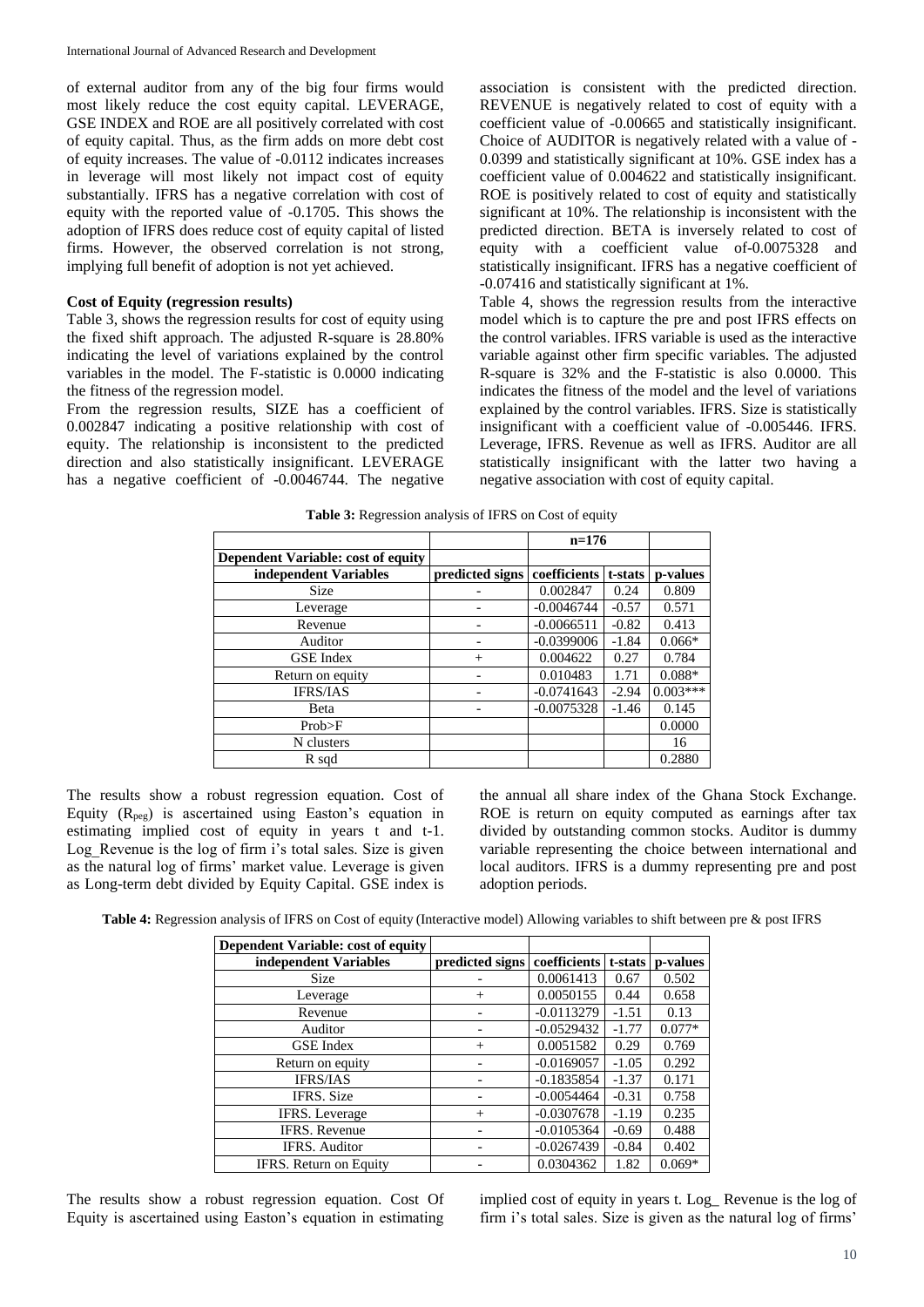market value. Leverage is given as Long-term debt divided by Equity Capital. GSE index is the annual all share index of the Ghana Stock Exchange. ROE is return on equity computed as earnings after tax divided by outstanding common stocks. Auditor is dummy variable representing the choice between international and local auditors. IFRS is a dummy representing pre and post adoption periods. The coefficients of market variables were not included in the interactive equation. This is due to the fact that IFRS adoption has no influence on them.

## **Cost of Equity (interactive regression results)**

SIZE in the post adoption period increased by 0.5. Since size is measured as market capitalization of firms, the increment could be attributable to companies floating more shares or as a result of share prices increasing. GSE INDEX recorded a significant drop in returns in the post adoption period. However, the decrease in the GSE INDEX does not necessarily impact on the profitability of firms since market returns are actually different from firm returns. BETA which measures the risks associated the stocks off the firms decreased in the post adoption period. This decrease could also account for the marginal decrease in the cost of equity capital. ROE experienced a significant decrease in the post adoption period. This decrease could be attributed to a decrease in operating profit which invariably caused a decrease in profit after tax.

#### **IFRS impact on cost of equity**

IFRS is statistically significant and has a negative association with cost of equity. This indicates that IFRS adoption causes a fixed decrease in the cost of equity capital of listed firms in the sample. This implies that IFRS adoption is interpreted by shareholders as news worthy of consideration. The significant impact of IFRS on cost of equity capital is consistent with studies by Daske *et al*.  $(2008)$ <sup>[22]</sup> and Daske *et al.* (2010). In their studies, they found IFRS adoption to have decreased cost of equity capital post adoption. However, the results of the study is inconsistent with Christensen *et al*. (2013). They found IFRS adoption not to have significantly decreased the cost of equity capital.

Return on equity and Auditor statistically significant variables. Return on equity has positive association with cost of equity capital. This association is inconsistent with Easton  $(2004)$  <sup>[25]</sup> study. Choice of auditor from the reported results indicates that cost of equity is significantly reduced. Thus, the choice of a "big four" auditor is perceived by investors to enhance the credibility of financial statements. This result is consistent with the study by Pittman and Fortin  $(2004)$  <sup>[38]</sup> whose study found auditor choice to be significantly inverse related to cost of capital.

Interestingly, Size of firm did not have a significant effect on cost of equity capital. It is well-documented in the literature that size exhibits a negative relation with expected returns, as a residual risk factor, in any incomplete model of expected returns (Berk, 1995). This suggests that investors or equity holders may not be necessarily interested in how big a company is. They may be rather interested in how efficient and effective resources are so as to guarantee the returns expected of them. This anomaly can be explained in terms of the sample size, as an important limitation to capture the full expected effect from the study's test variables. Another possibility for this positive insignificant

association as opposed to a positive one has to do with how size is measured (market capitalization). Equity holders (both potential and existing) may be of the understanding that, share prices may increase to push up market capitalization not necessarily due to firm specific information on the market. Therefore, other macroeconomic factors may affect prices, hence reduction or appreciation in market capitalization of firms (Size). On the other hand, appreciation of market prices would positively affect the price-to-earnings ratio of firms (from investors' perspective) requiring firms to perhaps pay more of earnings out to shareholders.

The surprising results is the insignificant effect of beta and financial leverage on the cost of equity capital. Beta and Leverage both were inversely related to cost of equity capital. This suggests that cost of equity is reduced by these two variables just not in a significant manner. These results are inconsistent with studies by DeAngelo and Masulis  $(1980)$  <sup>[20]</sup> as well as Sharpe (1964). GSE index although insignificant shows a positive relationship with cost of equity. Thus, as the market returns (GSE index) increases cost of equity increases.

#### **Additional Analysis**

An interactive equation is estimated to allow for the coefficients to shift between pre and post adoption periods. The results of the interactive equation or model is reported in table 4 (panel b). From the results reported in Table 4 (interactive equation), there is not a significant change in the coefficients of the independent variables as they shift between pre and post adoption period. This indicates that variables that are significant in the pre-adoption period is still expected to be so in the post-adoption period and viceversa. Thus, mandatory adoption has not had significant effect on these independent variables that impact cost of equity capital.

More importantly, the results show that IFRS adoption is a significant variable in explaining the variations in the cost of capital of stocks. The negative coefficient of IFRS is serves as evidence that the mandatory IFRS adoption has allow Ghanaian listed firms to reduce the cost of its equity capital by dropping the required return for its stocks in the period 2007-2012 compared to the pre-adoption period (2002- 2006). Size, Leverage, Revenue, Return on equity and auditor were interacted with IFRS. Of these only return on equity was statistically significant.

#### **IFRS impact on cost of equity capital**

From the results presented, IFRS adoption has a caused a fixed decrease in the cost of equity capital. However, IFRS adoption does not appear to have caused significant changes to firm specific variables when these variables were allowed to shift between pre and post adoption periods. From the results presented in Table 8, auditor choice and beta had significant impact on cost of equity capital. However, when the coefficients were allowed to shift, only auditor choice was significant in the post adoption period. Size was positively related to cost of equity in the pre adoption period but negatively related in the post adoption period (after moderation).

#### **Conclusion**

The results of the study indicate that the mandatory adoption of IFRS has indeed affected the cost of equity capital of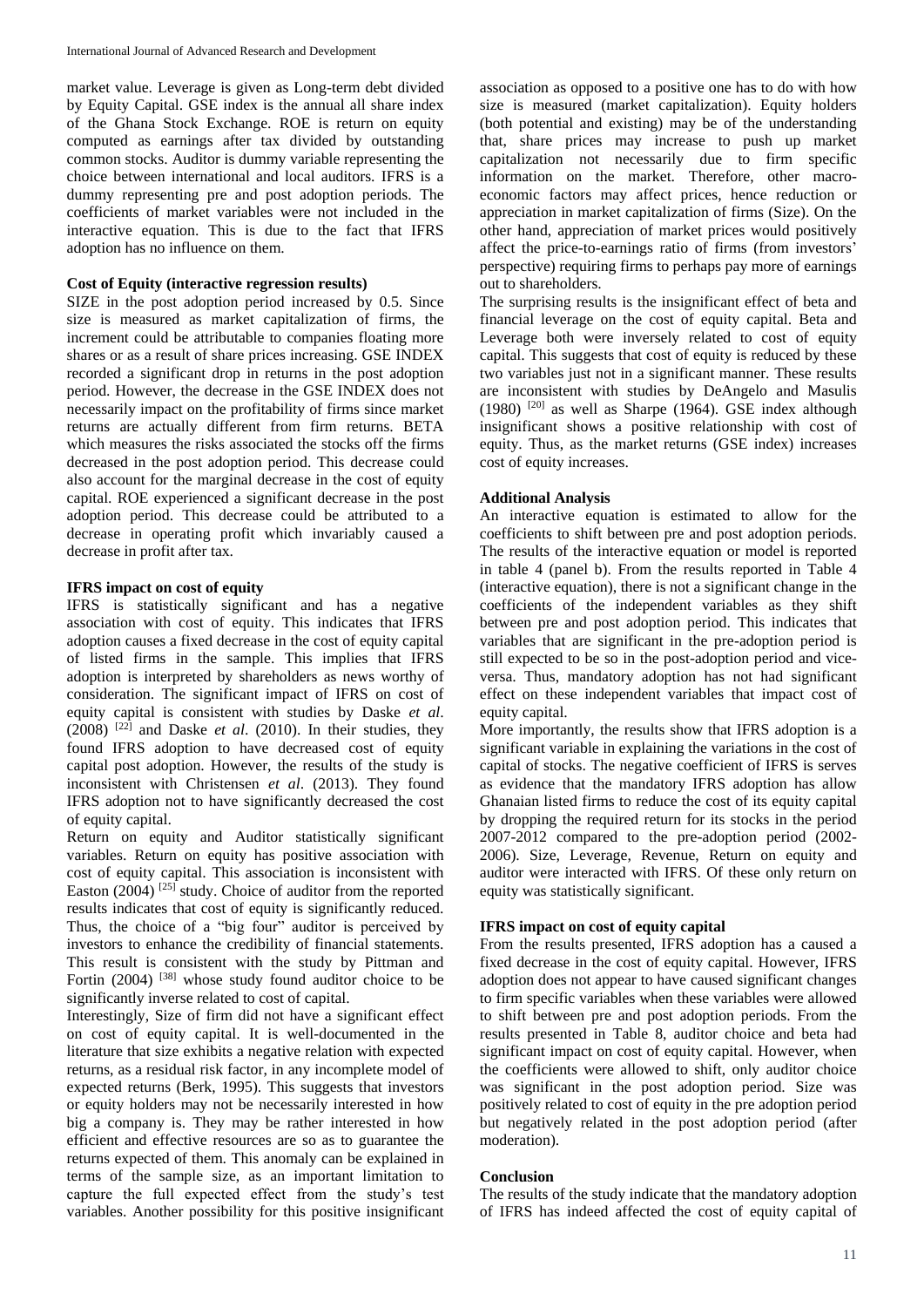listed firms in Ghana. The results showed an inverse statistical coefficient when IFRS is regressed on cost of equity capital. This implies that investors indeed consider the mandatory adoption of IFRS to have reduced information asymmetry and adverse selection. This consideration warranted a reduction in their required rate of return. However, to fully understand the general impact of IFRS, other firms' specific variables were interacted with IFRS. The results highlight choice of auditor and return on equity as two important variables that investors consider in deciding on their required rate of return. ROE is statistically significant when interacted with IFRS. This means investors of listed firms in Ghana pay particular attention to the performance (ROE) of firms in their determination cost of equity capital. Auditor choice is a significant factor investors consider, thus, investors place heavy reliance on financials audited by members of the big four.

#### **References**

- 1. Ashbaugh H, Pincus M. Domestic accounting standards, international accounting standards, and the predictability of earnings. Journal of accounting research. 2001; 39(3):417-434.
- 2. Bae KH, Stulz RM, Tan H. Do local analysts know more? A cross-country study of the performance of local analysts and foreign analysts. Journal of Financial Economics. 2008; 88(3):581-606.
- 3. Baiman S, Verrecchia RE. The relation among capital markets, financial disclosure, production efficiency, and insider trading. Journal of accounting research, 1996, 1- 22.
- 4. Ball R. Infrastructure requirements for an economically efficient system of public financial reporting and disclosure. Brookings-Wharton papers on financial services. 2001; 1:127-169.
- 5. Ball R. International Financial Reporting Standards (IFRS): pros and cons for investors. Accounting and business research. 2006; 36(1):5-27.
- 6. Ball R, Shivakumar L. Earnings quality in UK private firms: comparative loss recognition timeliness. Journal of accounting and economics. 2005; 39(1):83-128.
- 7. Ball R, Robin A, Wu JS. Incentives versus standards: properties of accounting income in four East Asian countries. Journal of accounting and economics. 2003; 36(1):235-270.
- 8. Balsam S, Krishnan J, Yang JS. Auditor industry specialization and earnings quality. Auditing: A Journal of Practice & Theory. 2003; 22(2):71-97.
- 9. Barth ME. Standard-setting measurement issues and the relevance of research. Accounting and Business Research. 2007; 37(1):7-15.
- 10. Barth ME, Beaver WH, Hand JR, Landsman WR. Accruals, accounting-based valuation models, and the prediction of equity values. Journal of Accounting, Auditing & Finance. 2005; 20(4):311-345.
- 11. Barth ME, Cram DP, Nelson KK. Accruals and the prediction of future cash flows. The accounting review. 2001; 76(1):27-58.
- 12. Beneish MD. Earnings management: A perspective. Managerial Finance. 2001; 27(12):3-17.
- 13. Beneish MD, Press E. Costs of technical violation of accounting-based debt covenants. Accounting Review, 1993, 233-257.
- 14. Botosan CA, Plumlee MA, Wen H. The Relation between Expected Returns, Realized Returns, and Firm Risk Characteristics\*. Contemporary Accounting Research. 2011; 28(4):1085-1122.
- 15. Bradshaw MT, Bushee BJ, Miller GS. Accounting Choice, Home Bias, and US Investment in Non‐US Firms. Journal of Accounting Research. 2004; 42(5):795-841.
- 16. Burgstahler D, Dichev I. Earnings management to avoid earnings decreases and losses. Journal of accounting and economics. 1997; 24(1):99-126.
- 17. Burgstahler D, Hail L, Leuz C. The importance of reporting incentives: Earnings management in European private and public firms. The Accounting Review. 2006; 81(5):983-1016.
- 18. Byard D, Li Y, Yu Y. The effect of mandatory IFRS adoption on financial analysts' information environment. Journal of accounting research. 2011; 49(1):69-96.
- 19. Covrig VM, Defond ML, Hung M. Home bias, foreign mutual fund holdings, and the voluntary adoption of international accounting standards. Journal of Accounting Research. 2007; 45(1):41-70.
- 20. Cuijpers R, Buijink W. Voluntary adoption of non-local GAAP in the European Union: A study of determinants and consequences. European accounting review. 2005; 14(3):487-524.
- 21. Daske H, Gebhardt G. International financial reporting standards and experts' perceptions of disclosure quality. Abacus. 2006; 42(3‐4):461-498.
- 22. Daske H, Hail L, Leuz C, Verdi R. Mandatory IFRS reporting around the world: Early evidence on the economic consequences. Journal of accounting research. 2008; 46(5):1085-1142.
- 23. Daske H, Hail L, Leuz C, Verdi R. Adopting a label: Heterogeneity in the economic consequences around IAS/IFRS adoptions. Journal of Accounting Research. 2013; 51(3):495-547.
- 24. DeAngelo H, Masulis RW. Optimal capital structure under corporate and personal taxation. Journal of financial economics. 1980; 8(1):3-29.
- 25. Easton PD. PE ratios, PEG ratios, and estimating the implied expected rate of return on equity capital. The accounting review. 2004; 79(1):73-95.
- 26. Hail L, Leuz C, Wysocki P. Global accounting convergence and the potential adoption of IFRS by the US (Part II): Political factors and future scenarios for US accounting standards. Accounting Horizons. 2010; 24(4):567-588.
- 27. Hail L, Leuz C. International Differences in Cost of Equity Capital: Do Legal Institutions and Securities Regulation Matter? Journal of Accounting Research. 2006; 44(3):485-531.
- 28. International Accounting Standards Board. The Conceptual Framework for Financial Reporting IFRS, 2010.
- 29. International Organisation of Securities Commission. IOSCO: IASC Standards: Report of the Technical Committee of the International Organisation of Securities Commissions, 2000.
- 30. Jensen MC, Ruback RS. The market for corporate control: The scientific evidence. Journal of Financial economics. 1983; 11(1):5-50.